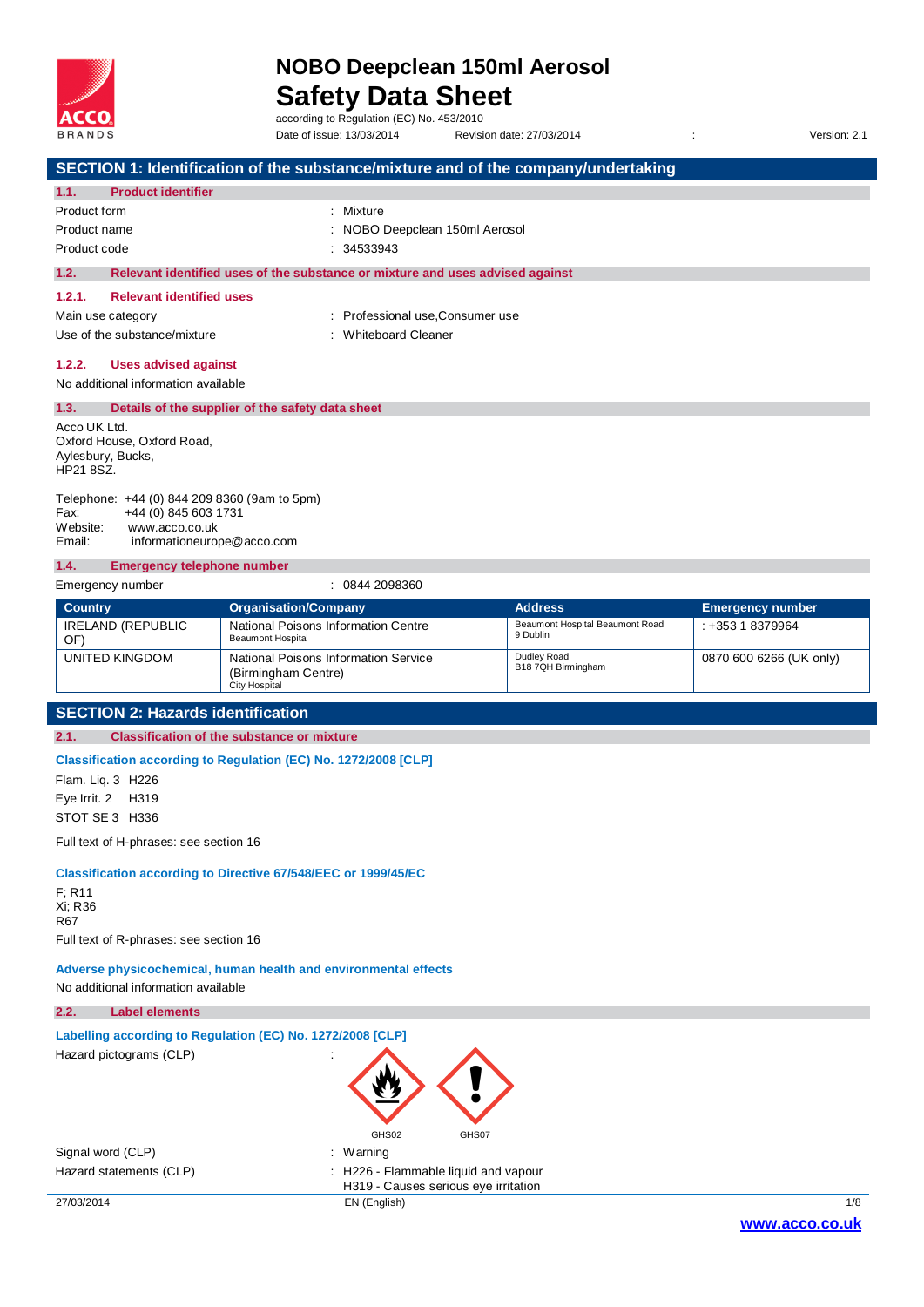

|                                | H336 - May cause drowsiness or dizziness                                                                                                                                                                                                                                                                                                                                                                                                                                                                                                                                                                     |
|--------------------------------|--------------------------------------------------------------------------------------------------------------------------------------------------------------------------------------------------------------------------------------------------------------------------------------------------------------------------------------------------------------------------------------------------------------------------------------------------------------------------------------------------------------------------------------------------------------------------------------------------------------|
| Precautionary statements (CLP) | : P210 - Keep away from heat, hot surfaces, sparks, open flames and other ignition sources. No<br>smoking<br>P233 - Keep container tightly closed<br>P240 - Ground/bond container and receiving equipment<br>P241 - Use explosion-proof electrical, lighting, ventilating equipment<br>P261 - Avoid breathing fume, vapours<br>P264 - Wash hands thoroughly after handling<br>p280 - Wear eye protection, face protection, protective clothing, protective gloves<br>P501 - Dispose of contents/container to a licensed waste centre in accordance with<br>local/regional/national/international regulations |
|                                |                                                                                                                                                                                                                                                                                                                                                                                                                                                                                                                                                                                                              |

## **2.3. Other hazards**

No additional information available

## **SECTION 3: Composition/information on ingredients**

## **3.1. Substance**

## Not applicable

#### **3.2. Mixture**

| <b>Name</b>     | <b>Product identifier</b>                                           | $\frac{9}{6}$ | <b>Classification according to</b><br>Directive 67/548/EEC                          |  |  |
|-----------------|---------------------------------------------------------------------|---------------|-------------------------------------------------------------------------------------|--|--|
| 2-propanol      | (CAS No) 67-63-0<br>(EC no) 200-661-7<br>(EC index no) 603-117-00-0 | $10 - 30$     | F: R11<br>Xi: R36<br><b>R67</b>                                                     |  |  |
| triethanolamine | (CAS No) 102-71-6<br>(EC no) 203-049-8                              | $\leq$ = 1    | Not classified                                                                      |  |  |
| <b>Name</b>     | <b>Product identifier</b>                                           | $\frac{9}{6}$ | <b>Classification according to</b><br><b>Requlation (EC) No.</b><br>1272/2008 [CLP] |  |  |
| 2-propanol      | (CAS No) 67-63-0<br>(EC no) 200-661-7<br>(EC index no) 603-117-00-0 | $10 - 30$     | Flam. Lig. 2, H225<br>Eye Irrit. 2, H319<br>STOT SE 3, H336                         |  |  |
| triethanolamine | (CAS No) 102-71-6<br>(EC no) 203-049-8                              | $\leq$ = 1    | Not classified                                                                      |  |  |

#### Full text of R- and H-phrases: see section 16

| <b>SECTION 4: First aid measures</b> |                                                             |  |                                                                                                                                                                                   |  |
|--------------------------------------|-------------------------------------------------------------|--|-----------------------------------------------------------------------------------------------------------------------------------------------------------------------------------|--|
| 4.1.                                 | <b>Description of first aid measures</b>                    |  |                                                                                                                                                                                   |  |
|                                      | First-aid measures general                                  |  | Never give anything by mouth to an unconscious person. If you feel unwell, seek medical advice<br>(show the label where possible).                                                |  |
|                                      | First-aid measures after inhalation                         |  | Remove to fresh air and keep at rest in a position comfortable for breathing. Call a POISON<br>CENTER/doctor/physician if you feel unwell.                                        |  |
|                                      | First-aid measures after skin contact                       |  | : Remove/Take off immediately all contaminated clothing. Rinse skin with water/shower.                                                                                            |  |
|                                      | First-aid measures after eye contact                        |  | Rinse cautiously with water for several minutes. Remove contact lenses, if present and easy to<br>do. Continue rinsing. If eye irritation persists: Get medical advice/attention. |  |
|                                      | First-aid measures after ingestion                          |  | : Rinse mouth. Do NOT induce vomiting. Obtain emergency medical attention.                                                                                                        |  |
| 4.2.                                 | Most important symptoms and effects, both acute and delayed |  |                                                                                                                                                                                   |  |
|                                      | Symptoms/injuries after inhalation                          |  | : May cause drowsiness or dizziness.                                                                                                                                              |  |
|                                      | Symptoms/injuries after eye contact                         |  | Causes serious eye irritation.                                                                                                                                                    |  |

**4.3. Indication of any immediate medical attention and special treatment needed**

No additional information available

| <b>SECTION 5: Firefighting measures</b>                       |                                                        |  |  |  |
|---------------------------------------------------------------|--------------------------------------------------------|--|--|--|
| 5.1.<br><b>Extinguishing media</b>                            |                                                        |  |  |  |
| Suitable extinguishing media                                  | : Foam. Dry powder. Carbon dioxide. Water spray. Sand. |  |  |  |
| Unsuitable extinguishing media                                | Do not use a heavy water stream.                       |  |  |  |
| 5.2.<br>Special hazards arising from the substance or mixture |                                                        |  |  |  |
| Fire hazard                                                   | : Flammable liquid and vapour.                         |  |  |  |
| Explosion hazard                                              | May form flammable/explosive vapour-air mixture.       |  |  |  |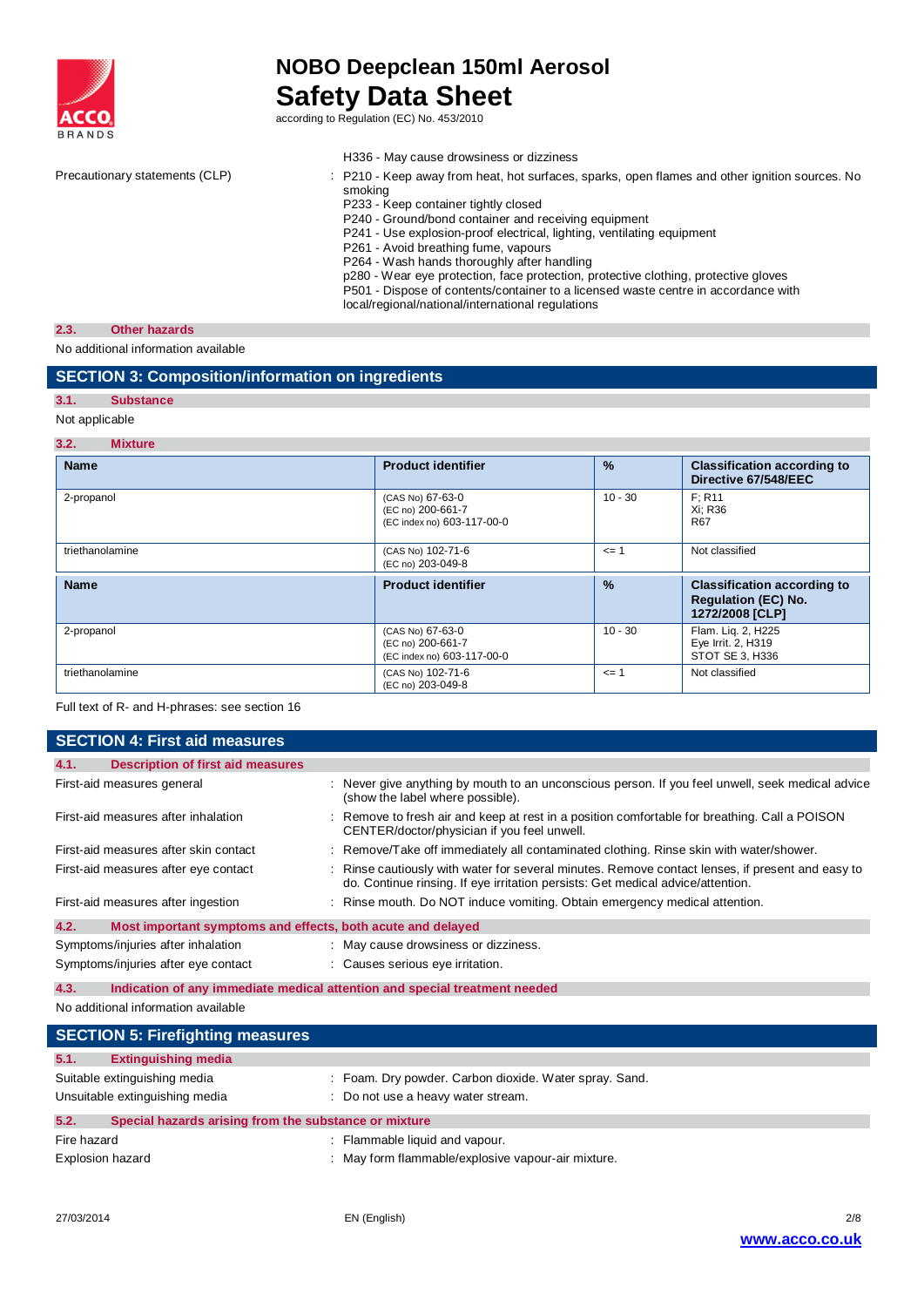

I

# **NOBO Deepclean 150ml Aerosol Safety Data Sheet**<br>according to Regulation (EC) No. 453/2010

| 5.3.   | <b>Advice for firefighters</b>                                      |                                                                                                                                                                                                                                                                                                                                                                                                           |
|--------|---------------------------------------------------------------------|-----------------------------------------------------------------------------------------------------------------------------------------------------------------------------------------------------------------------------------------------------------------------------------------------------------------------------------------------------------------------------------------------------------|
|        | Firefighting instructions                                           | Use water spray or fog for cooling exposed containers. Exercise caution when fighting any                                                                                                                                                                                                                                                                                                                 |
|        |                                                                     | chemical fire. Prevent fire-fighting water from entering environment.                                                                                                                                                                                                                                                                                                                                     |
|        | Protection during firefighting                                      | Do not enter fire area without proper protective equipment, including respiratory protection.                                                                                                                                                                                                                                                                                                             |
|        | <b>SECTION 6: Accidental release measures</b>                       |                                                                                                                                                                                                                                                                                                                                                                                                           |
| 6.1.   | Personal precautions, protective equipment and emergency procedures |                                                                                                                                                                                                                                                                                                                                                                                                           |
|        | General measures                                                    | Remove ignition sources. Use special care to avoid static electric charges. No naked lights. No<br>smoking.                                                                                                                                                                                                                                                                                               |
| 6.1.1. | For non-emergency personnel                                         |                                                                                                                                                                                                                                                                                                                                                                                                           |
|        | Emergency procedures                                                | Evacuate unnecessary personnel.                                                                                                                                                                                                                                                                                                                                                                           |
| 6.1.2. | For emergency responders                                            |                                                                                                                                                                                                                                                                                                                                                                                                           |
|        | Protective equipment                                                | : Equip cleanup crew with proper protection. Avoid breathing fume, vapours.                                                                                                                                                                                                                                                                                                                               |
|        | <b>Emergency procedures</b>                                         | : Ventilate area.                                                                                                                                                                                                                                                                                                                                                                                         |
| 6.2.   | <b>Environmental precautions</b>                                    |                                                                                                                                                                                                                                                                                                                                                                                                           |
|        |                                                                     | Prevent entry to sewers and public waters. Notify authorities if liquid enters sewers or public waters.                                                                                                                                                                                                                                                                                                   |
| 6.3.   | Methods and material for containment and cleaning up                |                                                                                                                                                                                                                                                                                                                                                                                                           |
|        | Methods for cleaning up                                             | : Soak up spills with inert solids, such as clay or diatomaceous earth as soon as possible. Collect<br>spillage. Store aways from other materials.                                                                                                                                                                                                                                                        |
| 6.4.   | <b>Reference to other sections</b>                                  |                                                                                                                                                                                                                                                                                                                                                                                                           |
|        | See Heading 8. Exposure controls and personal protection.           |                                                                                                                                                                                                                                                                                                                                                                                                           |
|        | <b>SECTION 7: Handling and storage</b>                              |                                                                                                                                                                                                                                                                                                                                                                                                           |
| 7.1.   | <b>Precautions for safe handling</b>                                |                                                                                                                                                                                                                                                                                                                                                                                                           |
|        | Additional hazards when processed                                   | : Handle empty containers with care because residual vapours are flammable.                                                                                                                                                                                                                                                                                                                               |
|        | Precautions for safe handling                                       | Wash hands and other exposed areas with mild soap and water before eating, drinking or<br>smoking and when leaving work. Provide good ventilation in process area to prevent formation of<br>vapour. No naked lights. No smoking. Take precautionary measures against static discharge.<br>Use only non-sparking tools. Use only outdoors or in a well-ventilated area. Avoid breathing<br>fume, Vapours. |
|        | Hygiene measures                                                    | : Wash Skin thoroughly after handling.                                                                                                                                                                                                                                                                                                                                                                    |
| 7.2.   | Conditions for safe storage, including any incompatibilities        |                                                                                                                                                                                                                                                                                                                                                                                                           |
|        | Technical measures                                                  | : Proper grounding procedures to avoid static electricity should be followed. Ground/bond<br>container and receiving equipment. Use explosion-proof Flame proof, lighting, electrical<br>equipment and ventilation equipment.                                                                                                                                                                             |
|        | Storage conditions                                                  | Keep container tightly closed. Keep only in the original container in a cool, well ventilated place<br>away from : Direct sunlight, Heat and ignition sources.                                                                                                                                                                                                                                            |
|        | Incompatible products                                               | Strong bases. Strong acids.                                                                                                                                                                                                                                                                                                                                                                               |

## Incompatible materials **incompatible materials** : Sources of ignition. Direct sunlight. Heat sources.

**7.3. Specific end use(s)** No additional information available

### **SECTION 8: Exposure controls/personal protection**

### **8.1. Control parameters**

| 2-propanol (67-63-0)         |                                                                 |                       |
|------------------------------|-----------------------------------------------------------------|-----------------------|
| Belgium                      | Limit value $(mg/m3)$                                           | 500 mg/m <sup>3</sup> |
| Belgium                      | Limit value (ppm)                                               | $200$ ppm             |
| Belgium                      | Short time value (mg/m <sup>3</sup> )                           | mg/m <sup>3</sup>     |
| Belgium                      | Short time value (ppm)                                          | 400 ppm               |
| France                       | $VLE$ (mg/m <sup>3</sup> )                                      | 980 mg/m <sup>3</sup> |
| France                       | VLE (ppm)                                                       | 400 ppm               |
| Germany                      | TRGS 900 Occupational exposure limit value (mg/m <sup>3</sup> ) | 0.025 E               |
| Italy - Portugal - USA ACGIH | ACGIH TWA (ppm)                                                 | 200 ppm               |
| Italy - Portugal - USA ACGIH | ACGIH STEL (ppm)                                                | $200$ ppm             |
| United Kingdom               | WEL TWA (mg/m <sup>3</sup> )                                    | 999 mg/m $3$          |
| United Kingdom               | WEL TWA (ppm)                                                   | $400$ ppm             |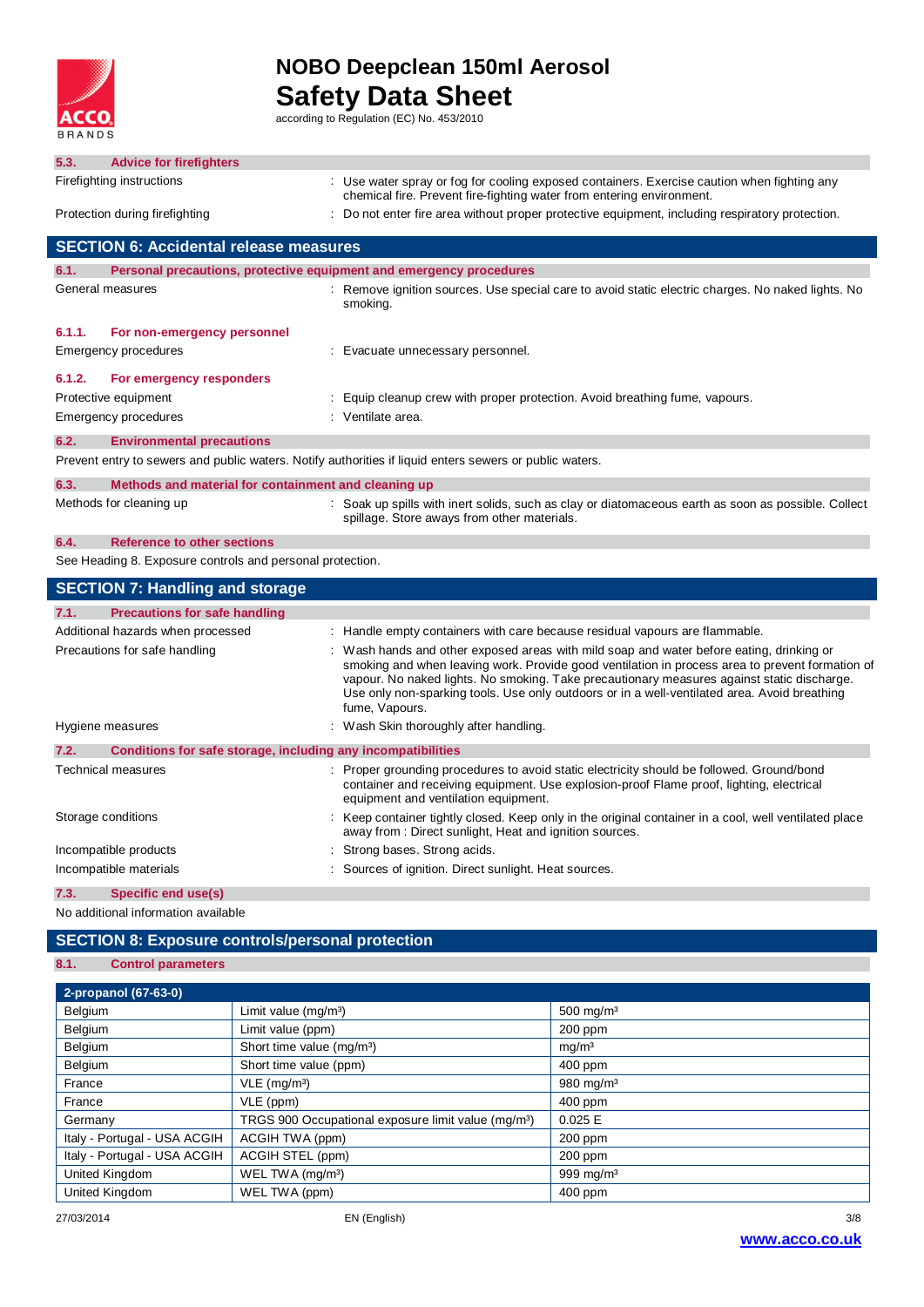

Appropriate engineering controls : Provide adequate general and local exhaust ventilation.

| 2-propanol (67-63-0)         |                                |                        |  |  |  |
|------------------------------|--------------------------------|------------------------|--|--|--|
| United Kingdom               | WEL STEL $(mg/m3)$             | 1250 mg/m <sup>3</sup> |  |  |  |
| United Kingdom               | WEL STEL (ppm)                 | 500 ppm                |  |  |  |
|                              |                                |                        |  |  |  |
| triethanolamine (102-71-6)   |                                |                        |  |  |  |
| Belgium                      | Limit value $(mq/m^3)$         | 5 mg/m <sup>3</sup>    |  |  |  |
| Italy - Portugal - USA ACGIH | ACGIH TWA (mg/m <sup>3</sup> ) | 5 mg/m <sup>3</sup>    |  |  |  |

#### **8.2. Exposure controls**

| Personal protective equipment | : Protective goggles. Gloves. High gas/vapour concentration: gas mask.                                      |
|-------------------------------|-------------------------------------------------------------------------------------------------------------|
|                               |                                                                                                             |
| Hand protection               | : Wear protective gloves.                                                                                   |
| Eye protection                | : Chemical goggles or safety glasses.                                                                       |
| Respiratory protection        | : Where exposure through inhalation may occur from use, respiratory protection equipment is<br>recommended. |
| Other information             | : Do not eat, drink or smoke during use.                                                                    |

|  | <b>SECTION 9: Physical and chemical properties</b> |  |
|--|----------------------------------------------------|--|
|--|----------------------------------------------------|--|

| 9.1.<br>Information on basic physical and chemical properties |                                                        |
|---------------------------------------------------------------|--------------------------------------------------------|
| Physical state                                                | $:$ Liquid                                             |
| Colour                                                        | : Colourless.                                          |
| Odour                                                         | Alcohol-like.                                          |
| Odour threshold                                               | No data available                                      |
| pH                                                            | $: 7 - 8$                                              |
| Relative evaporation rate (butylacetate=1)                    | : No data available                                    |
| Melting point                                                 | No data available                                      |
| Freezing point                                                | No data available                                      |
| Boiling point                                                 | : $> 100 °C$                                           |
| Flash point                                                   | 30.1 °C                                                |
| Self ignition temperature                                     | No data available                                      |
| Decomposition temperature                                     | No data available                                      |
| Flammability (solid, gas)                                     | Flammable liquid and vapour                            |
| Vapour pressure                                               | : 4,67 kPa 20°C                                        |
| Relative vapour density at 20 °C                              | No data available                                      |
| Relative density                                              | No data available                                      |
| Density                                                       | $0,93$ g/ml                                            |
| Solubility                                                    | Soluble in water.                                      |
| Log Pow                                                       | No data available                                      |
| Log Kow                                                       | No data available                                      |
| Viscosity, kinematic                                          | No data available                                      |
| Viscosity, dynamic                                            | : No data available                                    |
| Explosive properties                                          | Heating may cause pressure rise with risk of bursting. |
| Oxidising properties                                          | No data available                                      |
| <b>Explosive limits</b>                                       | : No data available                                    |

**9.2. Other information**

No additional information available

## **SECTION 10: Stability and reactivity**

#### **10.1. Reactivity**

No additional information available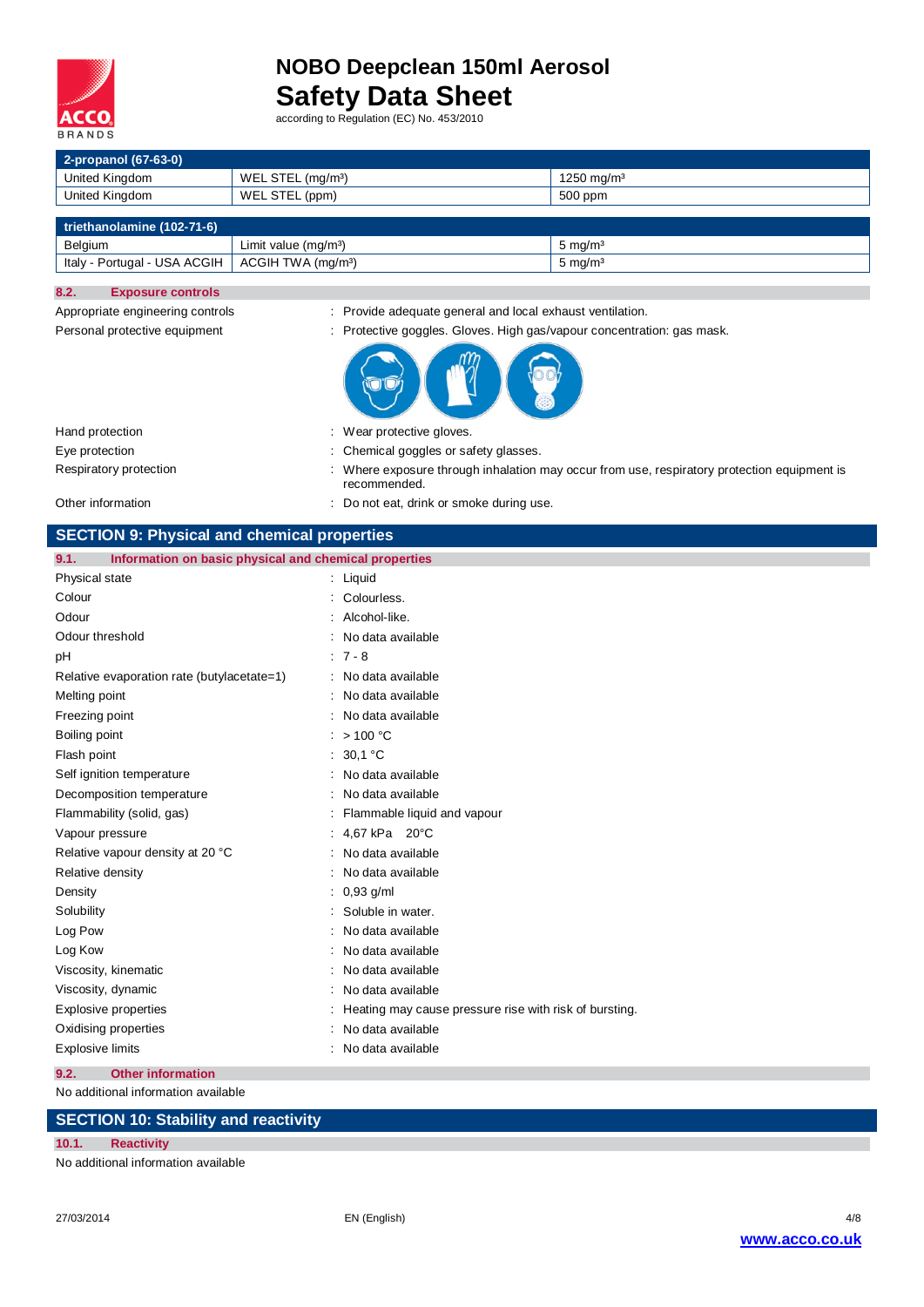

### **10.2. Chemical stability**

Not established. Flammable liquid and vapour. May form flammable/explosive vapour-air mixture.

#### **10.3. Possibility of hazardous reactions**

Not established.

### **10.4. Conditions to avoid**

Direct sunlight. Extremely high or low temperatures. Open flame. Overheating. Heat. Sparks.

#### **10.5. Incompatible materials**

Strong acids. Strong bases.

#### **10.6. Hazardous decomposition products**

fume. Carbon monoxide. Carbon dioxide. May release flammable gases.

## **SECTION 11: Toxicological information**

**11.1. Information on toxicological effects**

Acute toxicity **in the case of the contract of the classified** in Not classified

| 2-propanol (67-63-0)                                   |  |                                                                                                                                          |  |  |
|--------------------------------------------------------|--|------------------------------------------------------------------------------------------------------------------------------------------|--|--|
| LD50 oral rat                                          |  | 5045 mg/kg (5840 mg/kg bodyweight; Rat; Rat; Experimental value, 5840 mg/kg bodyweight;<br>Rat; Rat; Experimental value)                 |  |  |
| LD50 dermal rabbit                                     |  | 12870 mg/kg (16.4; Rabbit; Rabbit; Experimental value, 16.4; Rabbit; Rabbit; Experimental<br>value)                                      |  |  |
| LC50 inhalation rat (mg/l)                             |  | 73 mg/l/4h (Rat)                                                                                                                         |  |  |
| triethanolamine (102-71-6)                             |  |                                                                                                                                          |  |  |
| LD50 oral rat                                          |  | > 5000 mg/kg (6400 mg/kg bodyweight; Rat; Rat; Experimental value, 6400 mg/kg bodyweight;<br>Rat; Rat; Experimental value)               |  |  |
| LD50 dermal rat                                        |  | > 5000 mg/kg (Rat)                                                                                                                       |  |  |
| LD50 dermal rabbit                                     |  | > 10000 mg/kg (>2000 mg/kg bodyweight; Rabbit; Rabbit; Experimental value,>2000 mg/kg<br>bodyweight; Rabbit; Rabbit; Experimental value) |  |  |
| Skin corrosion/irritation                              |  | Not classified                                                                                                                           |  |  |
|                                                        |  | Based on available data, the classification criteria are not met                                                                         |  |  |
|                                                        |  | pH: 7 - 8                                                                                                                                |  |  |
| Serious eye damage/irritation                          |  | Causes serious eye irritation.                                                                                                           |  |  |
|                                                        |  | pH: 7 - 8                                                                                                                                |  |  |
| Respiratory or skin sensitisation                      |  | Not classified                                                                                                                           |  |  |
|                                                        |  | Based on available data, the classification criteria are not met                                                                         |  |  |
| Germ cell mutagenicity                                 |  | Not classified                                                                                                                           |  |  |
|                                                        |  | Based on available data, the classification criteria are not met                                                                         |  |  |
| Carcinogenicity                                        |  | Not classified                                                                                                                           |  |  |
|                                                        |  | Based on available data, the classification criteria are not met                                                                         |  |  |
| Reproductive toxicity                                  |  | : Not classified                                                                                                                         |  |  |
|                                                        |  | Based on available data, the classification criteria are not met                                                                         |  |  |
| Specific target organ toxicity (single exposure)       |  | May cause drowsiness or dizziness.                                                                                                       |  |  |
| Specific target organ toxicity (repeated               |  | Not classified                                                                                                                           |  |  |
| exposure)                                              |  | Based on available data, the classification criteria are not met                                                                         |  |  |
| Aspiration hazard                                      |  | Not classified                                                                                                                           |  |  |
|                                                        |  | Based on available data, the classification criteria are not met                                                                         |  |  |
| Potential Adverse human health effects and<br>symptoms |  | Based on available data, the classification criteria are not met.                                                                        |  |  |

### **SECTION 12: Ecological information**

#### **12.1. Toxicity**

| $\blacksquare$ 2-propanol (67-63-0) |                                                             |
|-------------------------------------|-------------------------------------------------------------|
| LC50 fishes 1                       | 4200 mg/l (96 h; Rasbora heteromorpha; Flow-through system) |
| EC50 Daphnia 1                      | > 10000 mg/l (48 h; Daphnia magna)                          |
| ່ LC50 fish 2                       | 9640 mg/l (96 h; Pimephales promelas; Lethal)               |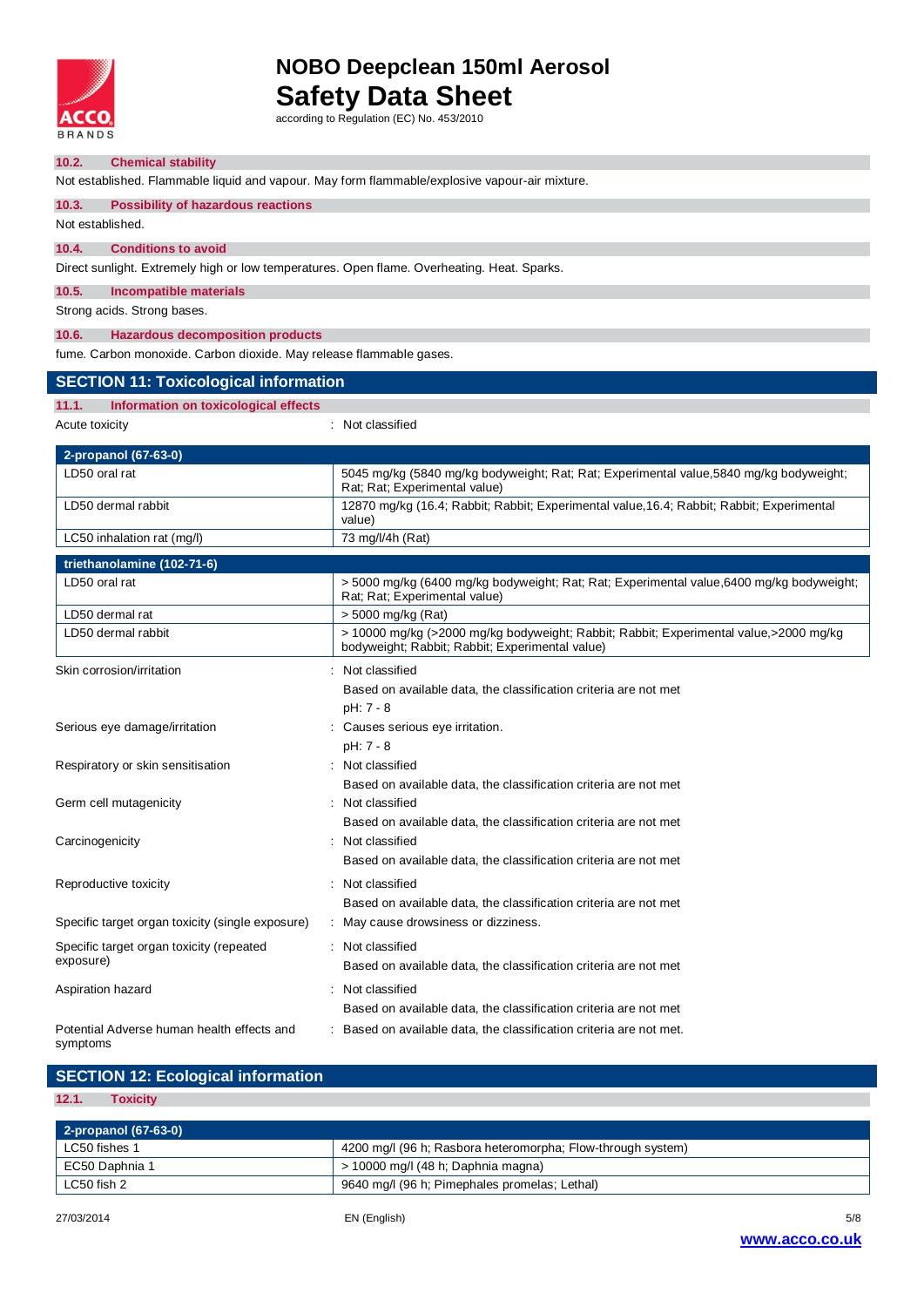

| 2-propanol (67-63-0)          |                                                          |
|-------------------------------|----------------------------------------------------------|
| EC50 Daphnia 2                | 13299 mg/l (48 h; Daphnia magna)                         |
| Threshold limit algae 1       | > 1000 mg/l (72 h; Scenedesmus subspicatus; Growth rate) |
| Threshold limit algae 2       | 1800 mg/l (72 h; Algae; Cell numbers)                    |
| triethanolamine (102-71-6)    |                                                          |
| LC50 fishes 1                 | > 10000 mg/l (48 h; Leuciscus idus)                      |
| EC50 Daphnia 1                | 2038 mg/l (24 h; Daphnia magna; Locomotor effect)        |
| LC50 fish 2                   | 450 - 1000 mg/l (96 h; Lepomis macrochirus)              |
| EC50 Daphnia 2                | 609,88 mg/l (48 h; Ceriodaphnia dubia)                   |
| TLM fish 1                    | 100 - 1000, Pisces                                       |
| TLM other aquatic organisms 1 | $100 - 1000$                                             |
| Threshold limit algae 1       | 1.8 - 715,168 h; Scenedesmus quadricauda                 |
| Threshold limit algae 2       | 19 - 47,168 h; Microcystis aeruginosa                    |

| <b>Persistence and degradability</b><br>12.2. |                                                                                                                                                               |  |
|-----------------------------------------------|---------------------------------------------------------------------------------------------------------------------------------------------------------------|--|
| <b>NOBO Deepclean 150ml Aerosol</b>           |                                                                                                                                                               |  |
| Persistence and degradability                 | Not established.                                                                                                                                              |  |
| 2-propanol (67-63-0)                          |                                                                                                                                                               |  |
| Persistence and degradability                 | Readily biodegradable in water. Biodegradable in soil. Biodegradable in soil in anaerobic<br>condition. No (test)data available on mobility of the substance. |  |
| Biochemical oxygen demand (BOD)               | 1,19 g O <sup>2</sup> /g substance                                                                                                                            |  |
| Chemical oxygen demand (COD)                  | 2,23 g O <sup>2</sup> /g substance                                                                                                                            |  |
| ThOD                                          | 2,40 g O <sup>2</sup> /g substance                                                                                                                            |  |
| BOD (% of ThOD)                               | 0,49 % ThOD                                                                                                                                                   |  |
| triethanolamine (102-71-6)                    |                                                                                                                                                               |  |
| Persistence and degradability                 | Readily biodegradable in water. Very mobile in soil. Photolysis in the air.                                                                                   |  |
| Biochemical oxygen demand (BOD)               | 0,02 g O <sup>2</sup> /g substance                                                                                                                            |  |
| Chemical oxygen demand (COD)                  | 1,50 g O <sup>2</sup> /g substance                                                                                                                            |  |
| ThOD                                          | 2,04 g O <sup>2</sup> /g substance                                                                                                                            |  |
| BOD (% of ThOD)                               | 0.02 % ThOD                                                                                                                                                   |  |
| <b>Bioaccumulative potential</b><br>12.3.     |                                                                                                                                                               |  |
| <b>NOBO Deepclean 150ml Aerosol</b>           |                                                                                                                                                               |  |
| Bioaccumulative potential                     | Not established.                                                                                                                                              |  |
|                                               |                                                                                                                                                               |  |
| 2-propanol (67-63-0)<br>Log Pow               |                                                                                                                                                               |  |
| Bioaccumulative potential                     | 0,05 (Experimental value)<br>Low bioaccumulation potential (Log Kow < 4).                                                                                     |  |
|                                               |                                                                                                                                                               |  |
| triethanolamine (102-71-6)                    |                                                                                                                                                               |  |
| BCF fish 1                                    | << 0.4-< 3.9, 42 days; Cyprinus carpio                                                                                                                        |  |
| Log Pow                                       | $-2.3 - 1.34$                                                                                                                                                 |  |
| Bioaccumulative potential                     | Low bioaccumulation potential (BCF $<$ 500).                                                                                                                  |  |
| 12.4.<br><b>Mobility in soil</b>              |                                                                                                                                                               |  |
|                                               |                                                                                                                                                               |  |
| 2-propanol (67-63-0)                          |                                                                                                                                                               |  |
| Surface tension                               | $0,021$ N/m (25 °C)                                                                                                                                           |  |

| 12.5.                               | <b>Results of PBT and vPvB assessment</b> |  |
|-------------------------------------|-------------------------------------------|--|
| No additional information available |                                           |  |

## **12.6. Other adverse effects**

Other information  $\qquad \qquad$ : Avoid release to the environment.

| <b>SECTION 13: Disposal considerations</b> |                                                                                                                                                                                                                |
|--------------------------------------------|----------------------------------------------------------------------------------------------------------------------------------------------------------------------------------------------------------------|
| 13.1.<br><b>Waste treatment methods</b>    |                                                                                                                                                                                                                |
| Waste disposal recommendations             | : Dispose in a safe manner in accordance with local/national regulations. Dispose of<br>contents/container to a licensed waste centre in accordance with<br>local/regional/national/international regulations. |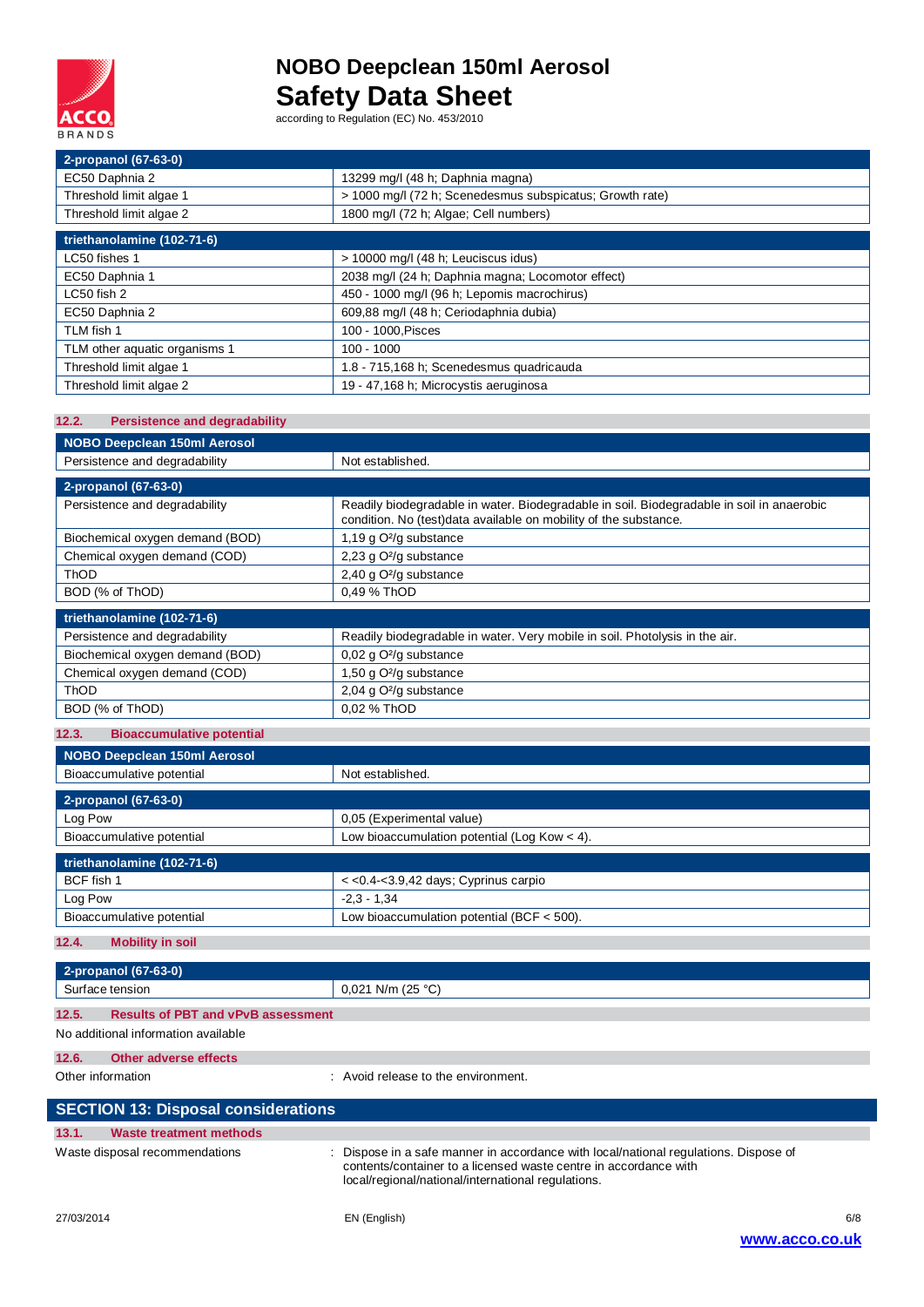

## **NOBO Deepclean 150ml Aerosol Safety Data Sheet**

according to Regulation (EC) No. 453/2010

- Additional information **income in the containers** : Handle empty containers with care because residual vapours are flammable.
- 
- Ecology waste materials **Example 20** and  $\overline{a}$  . Avoid release to the environment.

| <b>SECTION 14: Transport information</b>                                  |                                                                                 |
|---------------------------------------------------------------------------|---------------------------------------------------------------------------------|
| In accordance with ADR / RID / IMDG / IATA / ADN                          |                                                                                 |
| 14.1.<br><b>UN number</b>                                                 |                                                                                 |
| UN-No (ADR)                                                               | : 1993                                                                          |
| 14.2.<br><b>UN proper shipping name</b>                                   |                                                                                 |
| Proper Shipping Name                                                      | : FLAMMABLE LIQUID, N.O.S.                                                      |
| Transport document description                                            | : UN 1993 FLAMMABLE LIQUID, N.O.S. (Contains 2-propanol(67-63-0)), 3, II, (D/E) |
| 14.3.<br><b>Transport hazard class(es)</b>                                |                                                                                 |
| Class (UN)                                                                | $\therefore$ 3                                                                  |
| Hazard labels (UN)                                                        | $\therefore$ 3                                                                  |
| 14.4.<br><b>Packing group</b>                                             |                                                                                 |
| Packing group (UN)                                                        | $\therefore$ $\blacksquare$                                                     |
| 14.5.<br><b>Environmental hazards</b>                                     |                                                                                 |
| Other information                                                         | : No supplementary information available.                                       |
| 14.6.<br><b>Special precautions for user</b>                              |                                                                                 |
| <b>Overland transport</b><br>14.6.1.                                      |                                                                                 |
| Hazard identification number (Kemler No.)                                 | ÷<br>33                                                                         |
| Classification code (UN)                                                  | F1<br>÷                                                                         |
| Orange plates                                                             | 33<br>993                                                                       |
| Special provision (ADR)                                                   | 274, 601, 640D                                                                  |
| Transport category (ADR)                                                  | $\overline{2}$                                                                  |
| Tunnel restriction code                                                   | D/E<br>÷                                                                        |
| Limited quantities (ADR)                                                  | 1L                                                                              |
| Excepted quantities (ADR)                                                 | E <sub>2</sub><br>÷                                                             |
| EAC code                                                                  | : 93YE                                                                          |
| <b>Transport by sea</b><br>14.6.2.<br>No additional information available |                                                                                 |
| 14.6.3.<br>Air transport                                                  |                                                                                 |

No additional information available

**14.7. Transport in bulk according to Annex II of MARPOL 73/78 and the IBC Code**

Not applicable

## **SECTION 15: Regulatory information**

**15.1. Safety, health and environmental regulations/legislation specific for the substance or mixture**

### **15.1.1. EU-Regulations**

Authorisations and/or restrictions on use (Annex XVII):

| 3. Liquid substances or mixtures which are regarded as dangerous in accordance with Directive 1999/45/EC or are fulfilling the<br>criteria for any of the following hazard classes or categories set out in Annex I to Regulation (EC) No 1272/2008                                                                                                                                                             | $2 -$<br>propanol |
|-----------------------------------------------------------------------------------------------------------------------------------------------------------------------------------------------------------------------------------------------------------------------------------------------------------------------------------------------------------------------------------------------------------------|-------------------|
| 40. Substances classified as flammable gases category 1 or 2, flammable liquids categories 1, 2 or 3, flammable solids category<br>1 or 2, substances and mixtures which, in contact with water, emit flammable gases, category 1, 2 or 3, pyrophoric liquids<br>category 1 or pyrophoric solids category 1, regardless of whether they appear in Part 3 of Annex VI to Regulation (EC) No<br>1272/2008 or not. | -2-<br>propanol   |

Contains no REACH candidate substance